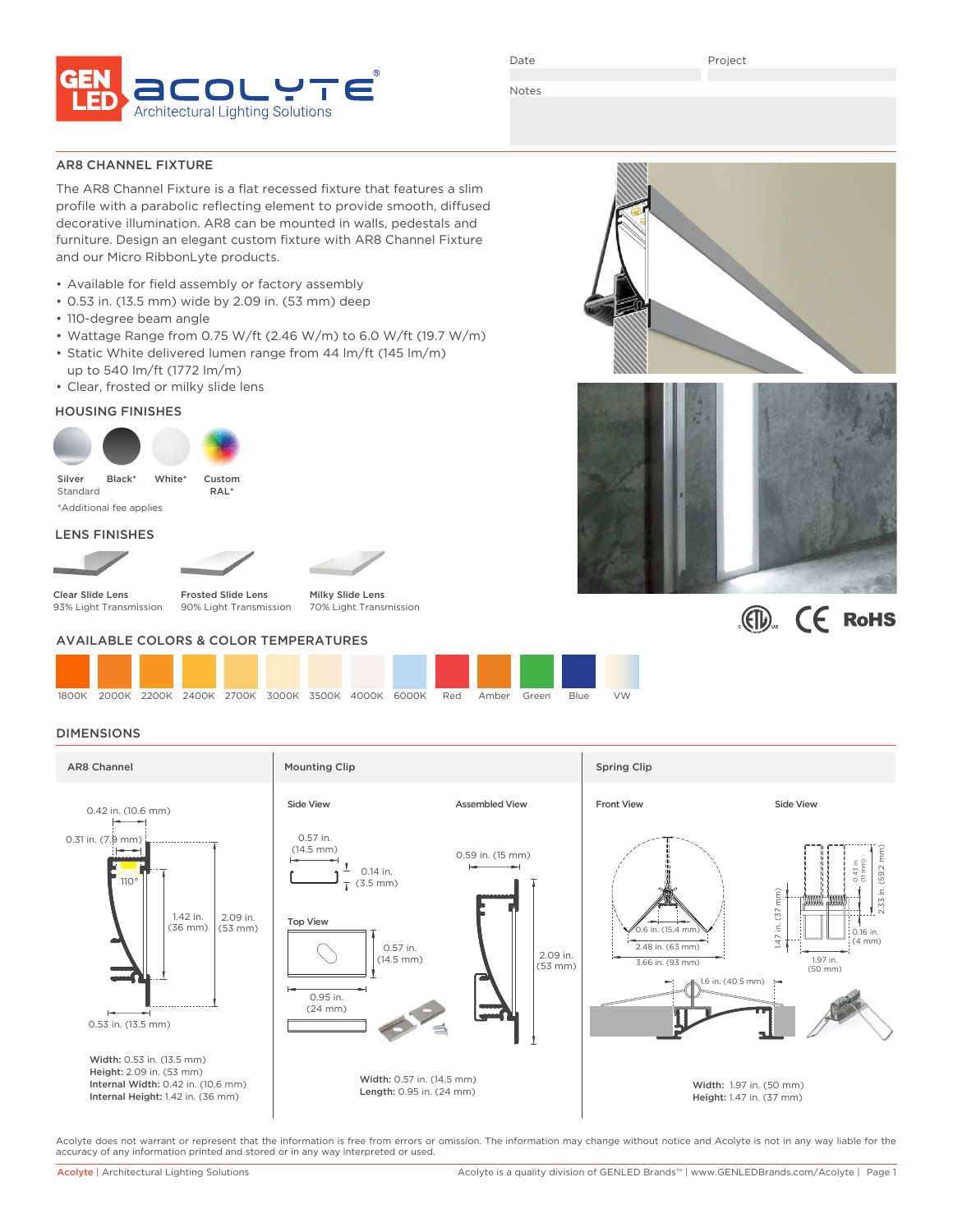

# SPECIFICATIONS

| Beam Angle                   | 110°                                                                                                                                                                                                                                                                                                                                                                                                     |
|------------------------------|----------------------------------------------------------------------------------------------------------------------------------------------------------------------------------------------------------------------------------------------------------------------------------------------------------------------------------------------------------------------------------------------------------|
| Lens Type                    | Clear Slide Lens, Frosted Slide Lens, Milky Slide Lens                                                                                                                                                                                                                                                                                                                                                   |
| Length                       | Channel is sold by the foot and cut to your exact desired length. Required amount of mounting clips included.                                                                                                                                                                                                                                                                                            |
| <b>Operating Voltage</b>     | 24V                                                                                                                                                                                                                                                                                                                                                                                                      |
| Dimming                      | MLV / 0-10 Volt / Lutron Hi-Lume 1% dimming LED drivers / Lutron VIVE code compliance available / ELV / DALI / DMX                                                                                                                                                                                                                                                                                       |
| <b>Operating Temperature</b> | -40° F to 158° F (-40° C to 70° C)                                                                                                                                                                                                                                                                                                                                                                       |
| Colors                       | 1800K, 2000K, 2200K, 2400K, 2700K, 3000K, 3500K, 4000K, 6000K, Red, Amber, Green, Blue, VW<br>(1800K, 2000K, 2200K only available in IP20)                                                                                                                                                                                                                                                               |
| <b>CRI</b>                   | 90+ CRI (Static white only)                                                                                                                                                                                                                                                                                                                                                                              |
| Lamp Life                    | L70 at 50,000 Hours                                                                                                                                                                                                                                                                                                                                                                                      |
| MacAdam Ellipses (SDCM)      | 2-Step Binning (For Static White LEDs only)                                                                                                                                                                                                                                                                                                                                                              |
| Certifications               | ETL Listed: UL 2108 Issued: 2004/02/27 Ed: 1 Rev: 2014/02/24 Low Voltage Lighting Systems<br>CSA C22.2#9.0 Issued: 1996/06/01 Ed: 1 (R2011) General Requirements for Luminaries;<br>with Gen. Inst. 1: 1997, Gen Inst. 2: 1998. ROHS compliant UL 2108 - Low Voltage Lighting Systems<br>UL 8750 - Light Emitting Diode (LED) Equipment for Use in Lighting Products UL 1598 / CSA 250.0-08 - Luminaires |

## ACCESSORIES



Acolyte does not warrant or represent that the information is free from errors or omission. The information may change without notice and Acolyte is not in any way liable for the<br>accuracy of any information printed and sto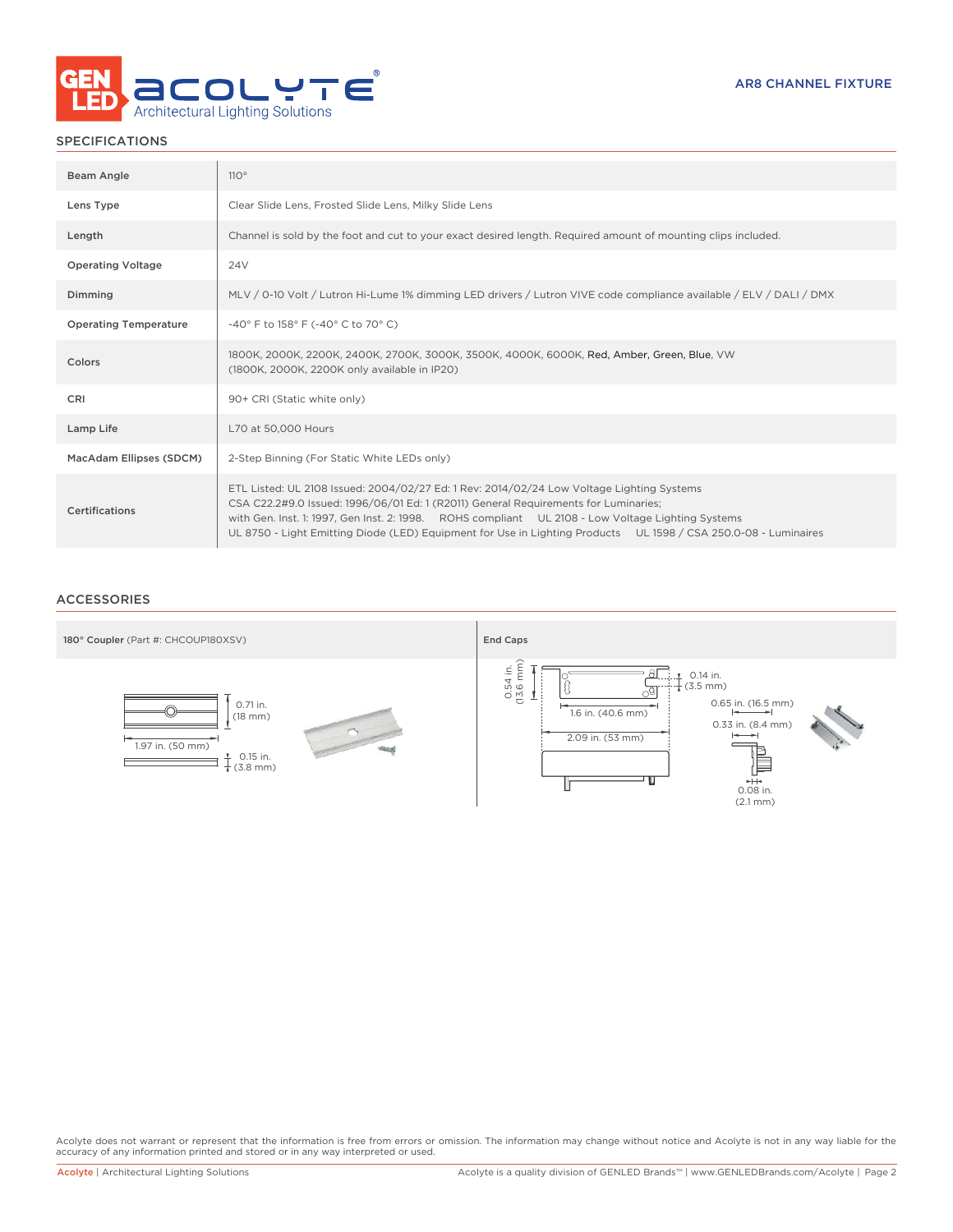

# **STEP 1 Complete Channel Part Number**

| <b>CHANNEL</b>             | <b>LENS</b>                   | <b>HOUSING COLOR</b>              | <b>MOUNTING TYPE</b>      |  |  |  |
|----------------------------|-------------------------------|-----------------------------------|---------------------------|--|--|--|
| CHAR8                      |                               |                                   |                           |  |  |  |
| <b>CHAR8 - AR8 Channel</b> | <b>C</b> - Clear Slide Lens   | <b>SV</b> - Silver                | <b>C</b> - Mounting Clips |  |  |  |
|                            | <b>F</b> - Frosted Slide Lens | <b>BK</b> - Black                 | <b>S</b> - Spring Clips   |  |  |  |
|                            | M - Milky Slide Lens          | <b>WH</b> - White                 |                           |  |  |  |
|                            |                               | Consult factory for custom colors |                           |  |  |  |



# **STEP 2 Complete RibbonLyte Part Number**

| CATEGORY                                                                                                | <b>CRI</b>                              | <b>RIBBON TYPE &amp; IP RATING</b>         |                           |
|---------------------------------------------------------------------------------------------------------|-----------------------------------------|--------------------------------------------|---------------------------|
| <b>RB</b>                                                                                               |                                         |                                            |                           |
| <b>RB</b> - RibbonLyte                                                                                  | <b>0</b> - Static Color, Color Changing | <b>SWS220 - Static White Series 2 IP20</b> | VWS220 - VW Series 2 IP20 |
|                                                                                                         | 90 - 90+ CRI Static White               | <b>SWS265 - Static White Series 2 IP65</b> | VWS265 - VW Series 2 IP65 |
|                                                                                                         |                                         | <b>SCS220</b> - Static Color Series 2 IP20 |                           |
| <b>NOTE:</b> To ensure waterproofing standards are met.<br>IP65 RibbonLyte can NOT be cut in the field. |                                         | <b>SCS265</b> - Static Color Series 2 IP65 |                           |

### WATTAGE COLOR

| <b>0.75</b> - 0.75 W/ft (2.46 W/m - Static White, Static Color)              | 18 - 1800K   | $R - Red$                                              |
|------------------------------------------------------------------------------|--------------|--------------------------------------------------------|
| 1.0 - 1.0 W/ft $(3.3 W/m - Variable White)$                                  | $20 - 2000K$ | A - Amber                                              |
| 1.5 - 1.5 W/ft $(4.9 \text{ W/m}$ - Static White, Static Color)              | 22 - 2200K   | G - Green                                              |
| $2.2 - 2.2$ W/ft (7.2 W/m - Static White, Static Color)                      | $24 - 2400K$ | $B - Blue$                                             |
| <b>3.0</b> - 3.0 W/ft (9.8 W/m - Static White, Static Color, Variable White) | $27 - 2700K$ | <b>VW</b> - Variable White                             |
| $4.4 - 4.4$ W/ft (14.4 W/m - Static White. Static Color)                     | $30 - 3000K$ | Z - Undecided**                                        |
| 6.0 - 6.0 W/ft (19.7 W/m - Variable White)                                   | 35 - 3500K   | ** For quotes only. Must be chosen before final order. |
|                                                                              | 40 - 4000K   |                                                        |
|                                                                              | $60 - 6000K$ |                                                        |



Standard 3 in. / Custom up to 3 feet

Standard 3 in. / Custom up to 18 in.

# **STEP 3 Complete Assembly Option & Length**

ASSEMBLY OPTION LENGTH (Standard factory assembled length up to 78 in. / 2 m)

FI - Field Assembly

FA - Factory Assembly



ACCESSORIES

CHCOUP180XSV - 180° Coupler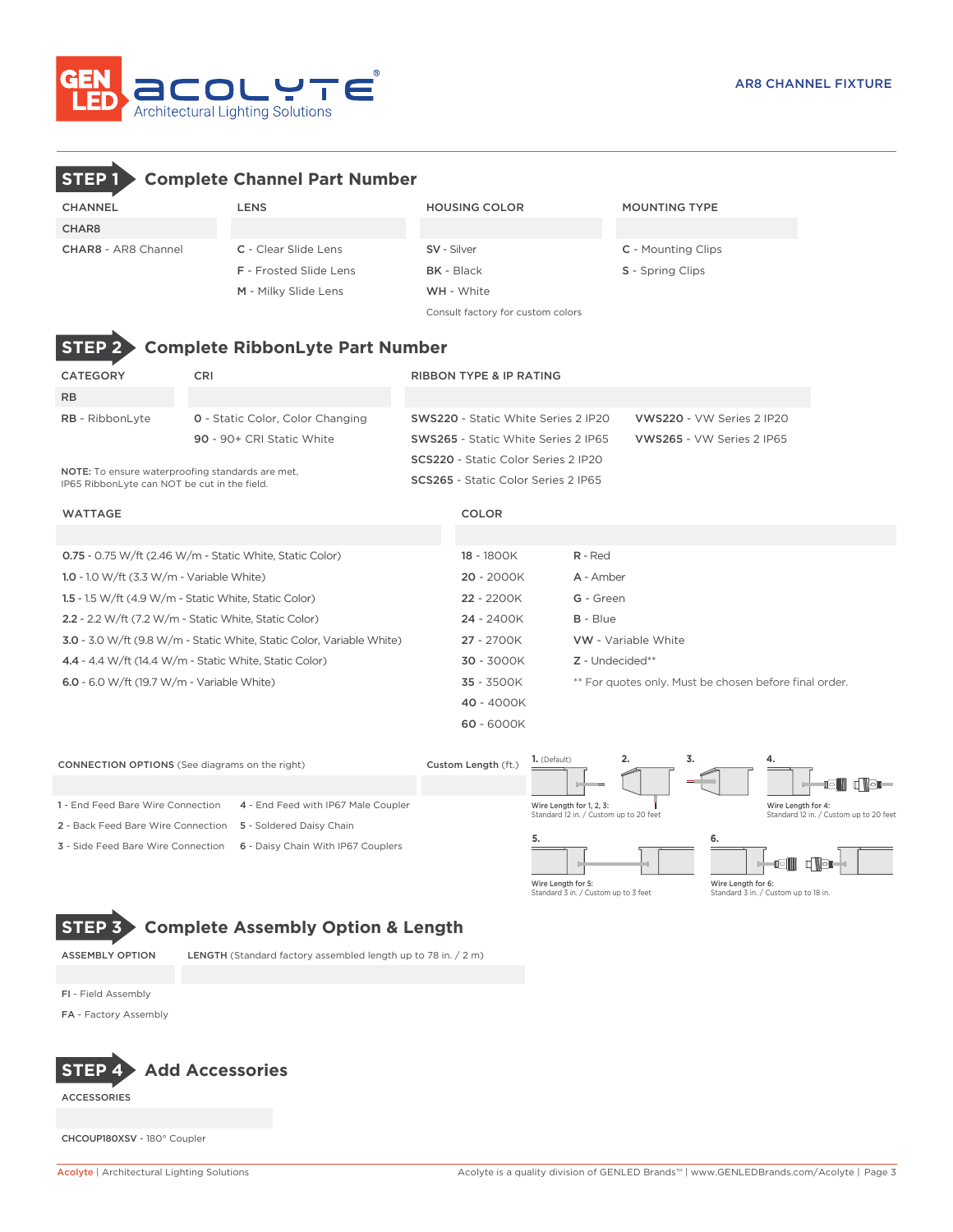

# RIBBONLYTE SPECIFICATIONS & COMPATIBILITY

| (lm/ft / lm/m)<br>(lm/ft / lm/m)<br>(lm/ft / lm/m)<br>Lens<br><b>IP65</b><br><b>IP20</b><br>IP68<br>59 / 186<br>1800K<br>84<br>57/186<br>44 / 145<br>2000K<br>99<br>69 / 219<br>67 / 219<br>52/171<br>2200K<br>109<br>76 / 241<br>74/241<br>57/188<br>IP20:<br>49 ft<br>2400K<br>79 / 250<br>113<br>76 / 250<br>59 / 195<br>0.75 Static<br>(15 m)<br>1.97 in.<br>48 LEDs/ft<br>White<br>2700K<br>86 / 272<br>83 / 272<br>123<br>65 / 212<br>$\checkmark$<br>$\checkmark$<br>$(50$ mm $)$<br>(160 LEDs/m)<br>IP65:<br>Series <sub>2</sub><br>3000K<br>123<br>86 / 272<br>83 / 272<br>65 / 212<br>32.8 ft<br>(10 m)<br>3500K<br>91 / 288<br>130<br>88 / 288<br>68 / 224<br>4000K<br>90 / 297<br>134<br>93 / 297<br>70/231<br>6000K<br>91/290<br>88/290<br>69 / 226<br>131<br>1800K<br>84<br>117 / 372<br>113 / 372<br>88/289<br>2000K<br>98<br>137 / 434<br>132 / 434<br>103 / 338<br>2200K<br>109<br>152/483<br>147/483<br>114 / 375<br>IP20:<br>49 ft<br>2400K<br>113<br>158 / 500<br>153/500<br>119 / 389<br>1.5 Static<br>(15 m)<br>1.97 in.<br>48 LEDs/ft<br>White<br>2700K<br>123<br>172/545<br>166 / 545<br>129 / 424<br>$\checkmark$<br>$\checkmark$<br>$(50$ mm $)$<br>(160 LEDs/m)<br>IP65:<br>Series 2<br>3000K<br>123<br>172/545<br>166 / 545<br>129/424<br>32.8 ft<br>(10 m)<br>3500K<br>129<br>180 / 571<br>174 / 571<br>135 / 444<br>4000K<br>134<br>187 / 593<br>181 / 593<br>141/462<br>6000K<br>131<br>183 / 580<br>177 / 580<br>138 / 451<br>1800K<br>83<br>170 / 539<br>164 / 539<br>128/419<br>2000K<br>96<br>196 / 624<br>190 / 624<br>148 / 485<br>2200K<br>106<br>217/689<br>210/689<br>163 / 536<br>IP20:<br>42 ft<br>2400K<br>227 / 721<br>111<br>220 / 721<br>171 / 561<br>2.2 Static<br>(12.8 m)<br>48 LEDs/ft<br>1.97 in.<br>2700K<br>246 / 780<br>238 / 780<br>White<br>120<br>185/606<br>$\checkmark$<br>$\checkmark$<br>$(50$ mm $)$<br>(160 LEDs/m)<br>IP65:<br>Series 2<br>3000K<br>122<br>250 / 793<br>242 / 793<br>188 / 616<br>32.8 ft<br>(10 m)<br>3500K<br>260 / 825<br>127<br>251 / 825<br>196 / 642<br>4000K<br>133<br>272 / 864<br>263/864<br>205/672<br>6000K<br>128<br>262 / 831<br>253 / 831<br>197 / 647<br>1800K<br>84<br>234/744<br>227/744<br>176 / 579<br>98<br>2000K<br>273/868<br>265/868<br>206/675<br>2200K<br>108<br>301/957<br>292 / 957<br>227 / 744<br>IP20:<br>36 ft<br>2400K<br>109.8<br>306/973<br>296 / 973<br>231/756<br>3.0 Static<br>(11 m)<br>1.97 in.<br>48 LEDs/ft<br>White<br>2700K<br>122.9<br>343 / 1089<br>332 / 1089<br>258 / 847<br>$\checkmark$<br>$\checkmark$<br>$(50$ mm $)$<br>(160 LEDs/m)<br>IP65:<br>Series 2<br>3000K<br>130<br>363 / 1152<br>351 / 1152<br>273 / 896<br>32.8 ft<br>(10 m)<br>3500K<br>133<br>371 / 1178<br>359 / 1178<br>279 / 916<br>4000K<br>371 / 1178<br>359 / 1178<br>279 / 916<br>133<br>6000K<br>357 / 1134<br>346 / 1134<br>269 / 882<br>128<br>1800K<br>81<br>331 / 1052<br>321/1052<br>249 / 818<br>2000K<br>95<br>389 / 1234<br>376 / 1234<br>293 / 960<br>2200K<br>105<br>430 / 1364<br>416 / 1364<br>323 / 1061<br>2400K<br>109<br>446 / 1416<br>432 / 1416<br>336 / 1101<br>4.4 Static<br>1.97 in.<br>48 LEDs/ft<br>28 ft 4 in.<br>2700K<br>White<br>499 / 1585<br>483 / 1585<br>376 / 1233<br>122<br>$\checkmark$<br>$\checkmark$<br>$(50$ mm $)$<br>(160 LEDs/m)<br>(8.64 m)<br>Series 2<br>3000K<br>129<br>528 / 1676<br>511 / 1676<br>397 / 1304<br>3500K<br>132<br>540 / 1715<br>523 / 1715<br>407 / 1334<br>4000K<br>132<br>540 / 1715<br>523 / 1715<br>407 / 1334<br>6000K<br>388 / 1273<br>126<br>516 / 1637<br>499 / 1637<br>29/91<br>28/91<br>22/71<br>IP20:<br>Red<br>41<br>49 ft<br>0.75 Static<br>48 LEDs/ft<br>175<br>122 / 388<br>118 / 388<br>92 / 301<br>Green<br>(15 m)<br>1.97 in.<br>Color<br>(160)<br>$\checkmark$<br>$\checkmark$<br>(50 mm)<br>19<br>13.3 / 42<br>12.8 / 42<br>10/33<br><b>Blue</b><br>IP65:<br>Series <sub>2</sub><br>$LEDs/m$ )<br>32.8 ft<br>23/75<br>24/75<br>18/59<br>Amber<br>34<br>(10 m) | Available<br>Wattages | Cuttable<br>Length | LED<br>Pitch | Color<br>Temp. | Im/W<br>without | <b>Delivered Lumens</b><br>with Clear Slide Lens | <b>Delivered Lumens</b><br>with Frosted Slide Lens | <b>Delivered Lumens</b><br>with Milky Slide Lens | Max<br>Length |  | Compatible<br>with Channel |  |
|---------------------------------------------------------------------------------------------------------------------------------------------------------------------------------------------------------------------------------------------------------------------------------------------------------------------------------------------------------------------------------------------------------------------------------------------------------------------------------------------------------------------------------------------------------------------------------------------------------------------------------------------------------------------------------------------------------------------------------------------------------------------------------------------------------------------------------------------------------------------------------------------------------------------------------------------------------------------------------------------------------------------------------------------------------------------------------------------------------------------------------------------------------------------------------------------------------------------------------------------------------------------------------------------------------------------------------------------------------------------------------------------------------------------------------------------------------------------------------------------------------------------------------------------------------------------------------------------------------------------------------------------------------------------------------------------------------------------------------------------------------------------------------------------------------------------------------------------------------------------------------------------------------------------------------------------------------------------------------------------------------------------------------------------------------------------------------------------------------------------------------------------------------------------------------------------------------------------------------------------------------------------------------------------------------------------------------------------------------------------------------------------------------------------------------------------------------------------------------------------------------------------------------------------------------------------------------------------------------------------------------------------------------------------------------------------------------------------------------------------------------------------------------------------------------------------------------------------------------------------------------------------------------------------------------------------------------------------------------------------------------------------------------------------------------------------------------------------------------------------------------------------------------------------------------------------------------------------------------------------------------------------------------------------------------------------------------------------------------------------------------------------------------------------------------------------------------------------------------------------------------------------------------------------------------------------------------------------------------------------------------------------------------------------------------------------------------------------------------------------------------------------------------------------------------------------------------------------------------------------------------------------------------------------------------------------------------|-----------------------|--------------------|--------------|----------------|-----------------|--------------------------------------------------|----------------------------------------------------|--------------------------------------------------|---------------|--|----------------------------|--|
|                                                                                                                                                                                                                                                                                                                                                                                                                                                                                                                                                                                                                                                                                                                                                                                                                                                                                                                                                                                                                                                                                                                                                                                                                                                                                                                                                                                                                                                                                                                                                                                                                                                                                                                                                                                                                                                                                                                                                                                                                                                                                                                                                                                                                                                                                                                                                                                                                                                                                                                                                                                                                                                                                                                                                                                                                                                                                                                                                                                                                                                                                                                                                                                                                                                                                                                                                                                                                                                                                                                                                                                                                                                                                                                                                                                                                                                                                                                                                         |                       |                    |              |                |                 |                                                  |                                                    |                                                  |               |  |                            |  |
|                                                                                                                                                                                                                                                                                                                                                                                                                                                                                                                                                                                                                                                                                                                                                                                                                                                                                                                                                                                                                                                                                                                                                                                                                                                                                                                                                                                                                                                                                                                                                                                                                                                                                                                                                                                                                                                                                                                                                                                                                                                                                                                                                                                                                                                                                                                                                                                                                                                                                                                                                                                                                                                                                                                                                                                                                                                                                                                                                                                                                                                                                                                                                                                                                                                                                                                                                                                                                                                                                                                                                                                                                                                                                                                                                                                                                                                                                                                                                         |                       |                    |              |                |                 |                                                  |                                                    |                                                  |               |  |                            |  |
|                                                                                                                                                                                                                                                                                                                                                                                                                                                                                                                                                                                                                                                                                                                                                                                                                                                                                                                                                                                                                                                                                                                                                                                                                                                                                                                                                                                                                                                                                                                                                                                                                                                                                                                                                                                                                                                                                                                                                                                                                                                                                                                                                                                                                                                                                                                                                                                                                                                                                                                                                                                                                                                                                                                                                                                                                                                                                                                                                                                                                                                                                                                                                                                                                                                                                                                                                                                                                                                                                                                                                                                                                                                                                                                                                                                                                                                                                                                                                         |                       |                    |              |                |                 |                                                  |                                                    |                                                  |               |  |                            |  |
|                                                                                                                                                                                                                                                                                                                                                                                                                                                                                                                                                                                                                                                                                                                                                                                                                                                                                                                                                                                                                                                                                                                                                                                                                                                                                                                                                                                                                                                                                                                                                                                                                                                                                                                                                                                                                                                                                                                                                                                                                                                                                                                                                                                                                                                                                                                                                                                                                                                                                                                                                                                                                                                                                                                                                                                                                                                                                                                                                                                                                                                                                                                                                                                                                                                                                                                                                                                                                                                                                                                                                                                                                                                                                                                                                                                                                                                                                                                                                         |                       |                    |              |                |                 |                                                  |                                                    |                                                  |               |  |                            |  |
|                                                                                                                                                                                                                                                                                                                                                                                                                                                                                                                                                                                                                                                                                                                                                                                                                                                                                                                                                                                                                                                                                                                                                                                                                                                                                                                                                                                                                                                                                                                                                                                                                                                                                                                                                                                                                                                                                                                                                                                                                                                                                                                                                                                                                                                                                                                                                                                                                                                                                                                                                                                                                                                                                                                                                                                                                                                                                                                                                                                                                                                                                                                                                                                                                                                                                                                                                                                                                                                                                                                                                                                                                                                                                                                                                                                                                                                                                                                                                         |                       |                    |              |                |                 |                                                  |                                                    |                                                  |               |  |                            |  |
|                                                                                                                                                                                                                                                                                                                                                                                                                                                                                                                                                                                                                                                                                                                                                                                                                                                                                                                                                                                                                                                                                                                                                                                                                                                                                                                                                                                                                                                                                                                                                                                                                                                                                                                                                                                                                                                                                                                                                                                                                                                                                                                                                                                                                                                                                                                                                                                                                                                                                                                                                                                                                                                                                                                                                                                                                                                                                                                                                                                                                                                                                                                                                                                                                                                                                                                                                                                                                                                                                                                                                                                                                                                                                                                                                                                                                                                                                                                                                         |                       |                    |              |                |                 |                                                  |                                                    |                                                  |               |  |                            |  |
|                                                                                                                                                                                                                                                                                                                                                                                                                                                                                                                                                                                                                                                                                                                                                                                                                                                                                                                                                                                                                                                                                                                                                                                                                                                                                                                                                                                                                                                                                                                                                                                                                                                                                                                                                                                                                                                                                                                                                                                                                                                                                                                                                                                                                                                                                                                                                                                                                                                                                                                                                                                                                                                                                                                                                                                                                                                                                                                                                                                                                                                                                                                                                                                                                                                                                                                                                                                                                                                                                                                                                                                                                                                                                                                                                                                                                                                                                                                                                         |                       |                    |              |                |                 |                                                  |                                                    |                                                  |               |  |                            |  |
|                                                                                                                                                                                                                                                                                                                                                                                                                                                                                                                                                                                                                                                                                                                                                                                                                                                                                                                                                                                                                                                                                                                                                                                                                                                                                                                                                                                                                                                                                                                                                                                                                                                                                                                                                                                                                                                                                                                                                                                                                                                                                                                                                                                                                                                                                                                                                                                                                                                                                                                                                                                                                                                                                                                                                                                                                                                                                                                                                                                                                                                                                                                                                                                                                                                                                                                                                                                                                                                                                                                                                                                                                                                                                                                                                                                                                                                                                                                                                         |                       |                    |              |                |                 |                                                  |                                                    |                                                  |               |  |                            |  |
|                                                                                                                                                                                                                                                                                                                                                                                                                                                                                                                                                                                                                                                                                                                                                                                                                                                                                                                                                                                                                                                                                                                                                                                                                                                                                                                                                                                                                                                                                                                                                                                                                                                                                                                                                                                                                                                                                                                                                                                                                                                                                                                                                                                                                                                                                                                                                                                                                                                                                                                                                                                                                                                                                                                                                                                                                                                                                                                                                                                                                                                                                                                                                                                                                                                                                                                                                                                                                                                                                                                                                                                                                                                                                                                                                                                                                                                                                                                                                         |                       |                    |              |                |                 |                                                  |                                                    |                                                  |               |  |                            |  |
|                                                                                                                                                                                                                                                                                                                                                                                                                                                                                                                                                                                                                                                                                                                                                                                                                                                                                                                                                                                                                                                                                                                                                                                                                                                                                                                                                                                                                                                                                                                                                                                                                                                                                                                                                                                                                                                                                                                                                                                                                                                                                                                                                                                                                                                                                                                                                                                                                                                                                                                                                                                                                                                                                                                                                                                                                                                                                                                                                                                                                                                                                                                                                                                                                                                                                                                                                                                                                                                                                                                                                                                                                                                                                                                                                                                                                                                                                                                                                         |                       |                    |              |                |                 |                                                  |                                                    |                                                  |               |  |                            |  |
|                                                                                                                                                                                                                                                                                                                                                                                                                                                                                                                                                                                                                                                                                                                                                                                                                                                                                                                                                                                                                                                                                                                                                                                                                                                                                                                                                                                                                                                                                                                                                                                                                                                                                                                                                                                                                                                                                                                                                                                                                                                                                                                                                                                                                                                                                                                                                                                                                                                                                                                                                                                                                                                                                                                                                                                                                                                                                                                                                                                                                                                                                                                                                                                                                                                                                                                                                                                                                                                                                                                                                                                                                                                                                                                                                                                                                                                                                                                                                         |                       |                    |              |                |                 |                                                  |                                                    |                                                  |               |  |                            |  |
|                                                                                                                                                                                                                                                                                                                                                                                                                                                                                                                                                                                                                                                                                                                                                                                                                                                                                                                                                                                                                                                                                                                                                                                                                                                                                                                                                                                                                                                                                                                                                                                                                                                                                                                                                                                                                                                                                                                                                                                                                                                                                                                                                                                                                                                                                                                                                                                                                                                                                                                                                                                                                                                                                                                                                                                                                                                                                                                                                                                                                                                                                                                                                                                                                                                                                                                                                                                                                                                                                                                                                                                                                                                                                                                                                                                                                                                                                                                                                         |                       |                    |              |                |                 |                                                  |                                                    |                                                  |               |  |                            |  |
|                                                                                                                                                                                                                                                                                                                                                                                                                                                                                                                                                                                                                                                                                                                                                                                                                                                                                                                                                                                                                                                                                                                                                                                                                                                                                                                                                                                                                                                                                                                                                                                                                                                                                                                                                                                                                                                                                                                                                                                                                                                                                                                                                                                                                                                                                                                                                                                                                                                                                                                                                                                                                                                                                                                                                                                                                                                                                                                                                                                                                                                                                                                                                                                                                                                                                                                                                                                                                                                                                                                                                                                                                                                                                                                                                                                                                                                                                                                                                         |                       |                    |              |                |                 |                                                  |                                                    |                                                  |               |  |                            |  |
|                                                                                                                                                                                                                                                                                                                                                                                                                                                                                                                                                                                                                                                                                                                                                                                                                                                                                                                                                                                                                                                                                                                                                                                                                                                                                                                                                                                                                                                                                                                                                                                                                                                                                                                                                                                                                                                                                                                                                                                                                                                                                                                                                                                                                                                                                                                                                                                                                                                                                                                                                                                                                                                                                                                                                                                                                                                                                                                                                                                                                                                                                                                                                                                                                                                                                                                                                                                                                                                                                                                                                                                                                                                                                                                                                                                                                                                                                                                                                         |                       |                    |              |                |                 |                                                  |                                                    |                                                  |               |  |                            |  |
|                                                                                                                                                                                                                                                                                                                                                                                                                                                                                                                                                                                                                                                                                                                                                                                                                                                                                                                                                                                                                                                                                                                                                                                                                                                                                                                                                                                                                                                                                                                                                                                                                                                                                                                                                                                                                                                                                                                                                                                                                                                                                                                                                                                                                                                                                                                                                                                                                                                                                                                                                                                                                                                                                                                                                                                                                                                                                                                                                                                                                                                                                                                                                                                                                                                                                                                                                                                                                                                                                                                                                                                                                                                                                                                                                                                                                                                                                                                                                         |                       |                    |              |                |                 |                                                  |                                                    |                                                  |               |  |                            |  |
|                                                                                                                                                                                                                                                                                                                                                                                                                                                                                                                                                                                                                                                                                                                                                                                                                                                                                                                                                                                                                                                                                                                                                                                                                                                                                                                                                                                                                                                                                                                                                                                                                                                                                                                                                                                                                                                                                                                                                                                                                                                                                                                                                                                                                                                                                                                                                                                                                                                                                                                                                                                                                                                                                                                                                                                                                                                                                                                                                                                                                                                                                                                                                                                                                                                                                                                                                                                                                                                                                                                                                                                                                                                                                                                                                                                                                                                                                                                                                         |                       |                    |              |                |                 |                                                  |                                                    |                                                  |               |  |                            |  |
|                                                                                                                                                                                                                                                                                                                                                                                                                                                                                                                                                                                                                                                                                                                                                                                                                                                                                                                                                                                                                                                                                                                                                                                                                                                                                                                                                                                                                                                                                                                                                                                                                                                                                                                                                                                                                                                                                                                                                                                                                                                                                                                                                                                                                                                                                                                                                                                                                                                                                                                                                                                                                                                                                                                                                                                                                                                                                                                                                                                                                                                                                                                                                                                                                                                                                                                                                                                                                                                                                                                                                                                                                                                                                                                                                                                                                                                                                                                                                         |                       |                    |              |                |                 |                                                  |                                                    |                                                  |               |  |                            |  |
|                                                                                                                                                                                                                                                                                                                                                                                                                                                                                                                                                                                                                                                                                                                                                                                                                                                                                                                                                                                                                                                                                                                                                                                                                                                                                                                                                                                                                                                                                                                                                                                                                                                                                                                                                                                                                                                                                                                                                                                                                                                                                                                                                                                                                                                                                                                                                                                                                                                                                                                                                                                                                                                                                                                                                                                                                                                                                                                                                                                                                                                                                                                                                                                                                                                                                                                                                                                                                                                                                                                                                                                                                                                                                                                                                                                                                                                                                                                                                         |                       |                    |              |                |                 |                                                  |                                                    |                                                  |               |  |                            |  |
|                                                                                                                                                                                                                                                                                                                                                                                                                                                                                                                                                                                                                                                                                                                                                                                                                                                                                                                                                                                                                                                                                                                                                                                                                                                                                                                                                                                                                                                                                                                                                                                                                                                                                                                                                                                                                                                                                                                                                                                                                                                                                                                                                                                                                                                                                                                                                                                                                                                                                                                                                                                                                                                                                                                                                                                                                                                                                                                                                                                                                                                                                                                                                                                                                                                                                                                                                                                                                                                                                                                                                                                                                                                                                                                                                                                                                                                                                                                                                         |                       |                    |              |                |                 |                                                  |                                                    |                                                  |               |  |                            |  |
|                                                                                                                                                                                                                                                                                                                                                                                                                                                                                                                                                                                                                                                                                                                                                                                                                                                                                                                                                                                                                                                                                                                                                                                                                                                                                                                                                                                                                                                                                                                                                                                                                                                                                                                                                                                                                                                                                                                                                                                                                                                                                                                                                                                                                                                                                                                                                                                                                                                                                                                                                                                                                                                                                                                                                                                                                                                                                                                                                                                                                                                                                                                                                                                                                                                                                                                                                                                                                                                                                                                                                                                                                                                                                                                                                                                                                                                                                                                                                         |                       |                    |              |                |                 |                                                  |                                                    |                                                  |               |  |                            |  |
|                                                                                                                                                                                                                                                                                                                                                                                                                                                                                                                                                                                                                                                                                                                                                                                                                                                                                                                                                                                                                                                                                                                                                                                                                                                                                                                                                                                                                                                                                                                                                                                                                                                                                                                                                                                                                                                                                                                                                                                                                                                                                                                                                                                                                                                                                                                                                                                                                                                                                                                                                                                                                                                                                                                                                                                                                                                                                                                                                                                                                                                                                                                                                                                                                                                                                                                                                                                                                                                                                                                                                                                                                                                                                                                                                                                                                                                                                                                                                         |                       |                    |              |                |                 |                                                  |                                                    |                                                  |               |  |                            |  |
|                                                                                                                                                                                                                                                                                                                                                                                                                                                                                                                                                                                                                                                                                                                                                                                                                                                                                                                                                                                                                                                                                                                                                                                                                                                                                                                                                                                                                                                                                                                                                                                                                                                                                                                                                                                                                                                                                                                                                                                                                                                                                                                                                                                                                                                                                                                                                                                                                                                                                                                                                                                                                                                                                                                                                                                                                                                                                                                                                                                                                                                                                                                                                                                                                                                                                                                                                                                                                                                                                                                                                                                                                                                                                                                                                                                                                                                                                                                                                         |                       |                    |              |                |                 |                                                  |                                                    |                                                  |               |  |                            |  |
|                                                                                                                                                                                                                                                                                                                                                                                                                                                                                                                                                                                                                                                                                                                                                                                                                                                                                                                                                                                                                                                                                                                                                                                                                                                                                                                                                                                                                                                                                                                                                                                                                                                                                                                                                                                                                                                                                                                                                                                                                                                                                                                                                                                                                                                                                                                                                                                                                                                                                                                                                                                                                                                                                                                                                                                                                                                                                                                                                                                                                                                                                                                                                                                                                                                                                                                                                                                                                                                                                                                                                                                                                                                                                                                                                                                                                                                                                                                                                         |                       |                    |              |                |                 |                                                  |                                                    |                                                  |               |  |                            |  |
|                                                                                                                                                                                                                                                                                                                                                                                                                                                                                                                                                                                                                                                                                                                                                                                                                                                                                                                                                                                                                                                                                                                                                                                                                                                                                                                                                                                                                                                                                                                                                                                                                                                                                                                                                                                                                                                                                                                                                                                                                                                                                                                                                                                                                                                                                                                                                                                                                                                                                                                                                                                                                                                                                                                                                                                                                                                                                                                                                                                                                                                                                                                                                                                                                                                                                                                                                                                                                                                                                                                                                                                                                                                                                                                                                                                                                                                                                                                                                         |                       |                    |              |                |                 |                                                  |                                                    |                                                  |               |  |                            |  |
|                                                                                                                                                                                                                                                                                                                                                                                                                                                                                                                                                                                                                                                                                                                                                                                                                                                                                                                                                                                                                                                                                                                                                                                                                                                                                                                                                                                                                                                                                                                                                                                                                                                                                                                                                                                                                                                                                                                                                                                                                                                                                                                                                                                                                                                                                                                                                                                                                                                                                                                                                                                                                                                                                                                                                                                                                                                                                                                                                                                                                                                                                                                                                                                                                                                                                                                                                                                                                                                                                                                                                                                                                                                                                                                                                                                                                                                                                                                                                         |                       |                    |              |                |                 |                                                  |                                                    |                                                  |               |  |                            |  |
|                                                                                                                                                                                                                                                                                                                                                                                                                                                                                                                                                                                                                                                                                                                                                                                                                                                                                                                                                                                                                                                                                                                                                                                                                                                                                                                                                                                                                                                                                                                                                                                                                                                                                                                                                                                                                                                                                                                                                                                                                                                                                                                                                                                                                                                                                                                                                                                                                                                                                                                                                                                                                                                                                                                                                                                                                                                                                                                                                                                                                                                                                                                                                                                                                                                                                                                                                                                                                                                                                                                                                                                                                                                                                                                                                                                                                                                                                                                                                         |                       |                    |              |                |                 |                                                  |                                                    |                                                  |               |  |                            |  |
|                                                                                                                                                                                                                                                                                                                                                                                                                                                                                                                                                                                                                                                                                                                                                                                                                                                                                                                                                                                                                                                                                                                                                                                                                                                                                                                                                                                                                                                                                                                                                                                                                                                                                                                                                                                                                                                                                                                                                                                                                                                                                                                                                                                                                                                                                                                                                                                                                                                                                                                                                                                                                                                                                                                                                                                                                                                                                                                                                                                                                                                                                                                                                                                                                                                                                                                                                                                                                                                                                                                                                                                                                                                                                                                                                                                                                                                                                                                                                         |                       |                    |              |                |                 |                                                  |                                                    |                                                  |               |  |                            |  |
|                                                                                                                                                                                                                                                                                                                                                                                                                                                                                                                                                                                                                                                                                                                                                                                                                                                                                                                                                                                                                                                                                                                                                                                                                                                                                                                                                                                                                                                                                                                                                                                                                                                                                                                                                                                                                                                                                                                                                                                                                                                                                                                                                                                                                                                                                                                                                                                                                                                                                                                                                                                                                                                                                                                                                                                                                                                                                                                                                                                                                                                                                                                                                                                                                                                                                                                                                                                                                                                                                                                                                                                                                                                                                                                                                                                                                                                                                                                                                         |                       |                    |              |                |                 |                                                  |                                                    |                                                  |               |  |                            |  |
|                                                                                                                                                                                                                                                                                                                                                                                                                                                                                                                                                                                                                                                                                                                                                                                                                                                                                                                                                                                                                                                                                                                                                                                                                                                                                                                                                                                                                                                                                                                                                                                                                                                                                                                                                                                                                                                                                                                                                                                                                                                                                                                                                                                                                                                                                                                                                                                                                                                                                                                                                                                                                                                                                                                                                                                                                                                                                                                                                                                                                                                                                                                                                                                                                                                                                                                                                                                                                                                                                                                                                                                                                                                                                                                                                                                                                                                                                                                                                         |                       |                    |              |                |                 |                                                  |                                                    |                                                  |               |  |                            |  |
|                                                                                                                                                                                                                                                                                                                                                                                                                                                                                                                                                                                                                                                                                                                                                                                                                                                                                                                                                                                                                                                                                                                                                                                                                                                                                                                                                                                                                                                                                                                                                                                                                                                                                                                                                                                                                                                                                                                                                                                                                                                                                                                                                                                                                                                                                                                                                                                                                                                                                                                                                                                                                                                                                                                                                                                                                                                                                                                                                                                                                                                                                                                                                                                                                                                                                                                                                                                                                                                                                                                                                                                                                                                                                                                                                                                                                                                                                                                                                         |                       |                    |              |                |                 |                                                  |                                                    |                                                  |               |  |                            |  |
|                                                                                                                                                                                                                                                                                                                                                                                                                                                                                                                                                                                                                                                                                                                                                                                                                                                                                                                                                                                                                                                                                                                                                                                                                                                                                                                                                                                                                                                                                                                                                                                                                                                                                                                                                                                                                                                                                                                                                                                                                                                                                                                                                                                                                                                                                                                                                                                                                                                                                                                                                                                                                                                                                                                                                                                                                                                                                                                                                                                                                                                                                                                                                                                                                                                                                                                                                                                                                                                                                                                                                                                                                                                                                                                                                                                                                                                                                                                                                         |                       |                    |              |                |                 |                                                  |                                                    |                                                  |               |  |                            |  |
|                                                                                                                                                                                                                                                                                                                                                                                                                                                                                                                                                                                                                                                                                                                                                                                                                                                                                                                                                                                                                                                                                                                                                                                                                                                                                                                                                                                                                                                                                                                                                                                                                                                                                                                                                                                                                                                                                                                                                                                                                                                                                                                                                                                                                                                                                                                                                                                                                                                                                                                                                                                                                                                                                                                                                                                                                                                                                                                                                                                                                                                                                                                                                                                                                                                                                                                                                                                                                                                                                                                                                                                                                                                                                                                                                                                                                                                                                                                                                         |                       |                    |              |                |                 |                                                  |                                                    |                                                  |               |  |                            |  |
|                                                                                                                                                                                                                                                                                                                                                                                                                                                                                                                                                                                                                                                                                                                                                                                                                                                                                                                                                                                                                                                                                                                                                                                                                                                                                                                                                                                                                                                                                                                                                                                                                                                                                                                                                                                                                                                                                                                                                                                                                                                                                                                                                                                                                                                                                                                                                                                                                                                                                                                                                                                                                                                                                                                                                                                                                                                                                                                                                                                                                                                                                                                                                                                                                                                                                                                                                                                                                                                                                                                                                                                                                                                                                                                                                                                                                                                                                                                                                         |                       |                    |              |                |                 |                                                  |                                                    |                                                  |               |  |                            |  |
|                                                                                                                                                                                                                                                                                                                                                                                                                                                                                                                                                                                                                                                                                                                                                                                                                                                                                                                                                                                                                                                                                                                                                                                                                                                                                                                                                                                                                                                                                                                                                                                                                                                                                                                                                                                                                                                                                                                                                                                                                                                                                                                                                                                                                                                                                                                                                                                                                                                                                                                                                                                                                                                                                                                                                                                                                                                                                                                                                                                                                                                                                                                                                                                                                                                                                                                                                                                                                                                                                                                                                                                                                                                                                                                                                                                                                                                                                                                                                         |                       |                    |              |                |                 |                                                  |                                                    |                                                  |               |  |                            |  |
|                                                                                                                                                                                                                                                                                                                                                                                                                                                                                                                                                                                                                                                                                                                                                                                                                                                                                                                                                                                                                                                                                                                                                                                                                                                                                                                                                                                                                                                                                                                                                                                                                                                                                                                                                                                                                                                                                                                                                                                                                                                                                                                                                                                                                                                                                                                                                                                                                                                                                                                                                                                                                                                                                                                                                                                                                                                                                                                                                                                                                                                                                                                                                                                                                                                                                                                                                                                                                                                                                                                                                                                                                                                                                                                                                                                                                                                                                                                                                         |                       |                    |              |                |                 |                                                  |                                                    |                                                  |               |  |                            |  |
|                                                                                                                                                                                                                                                                                                                                                                                                                                                                                                                                                                                                                                                                                                                                                                                                                                                                                                                                                                                                                                                                                                                                                                                                                                                                                                                                                                                                                                                                                                                                                                                                                                                                                                                                                                                                                                                                                                                                                                                                                                                                                                                                                                                                                                                                                                                                                                                                                                                                                                                                                                                                                                                                                                                                                                                                                                                                                                                                                                                                                                                                                                                                                                                                                                                                                                                                                                                                                                                                                                                                                                                                                                                                                                                                                                                                                                                                                                                                                         |                       |                    |              |                |                 |                                                  |                                                    |                                                  |               |  |                            |  |
|                                                                                                                                                                                                                                                                                                                                                                                                                                                                                                                                                                                                                                                                                                                                                                                                                                                                                                                                                                                                                                                                                                                                                                                                                                                                                                                                                                                                                                                                                                                                                                                                                                                                                                                                                                                                                                                                                                                                                                                                                                                                                                                                                                                                                                                                                                                                                                                                                                                                                                                                                                                                                                                                                                                                                                                                                                                                                                                                                                                                                                                                                                                                                                                                                                                                                                                                                                                                                                                                                                                                                                                                                                                                                                                                                                                                                                                                                                                                                         |                       |                    |              |                |                 |                                                  |                                                    |                                                  |               |  |                            |  |
|                                                                                                                                                                                                                                                                                                                                                                                                                                                                                                                                                                                                                                                                                                                                                                                                                                                                                                                                                                                                                                                                                                                                                                                                                                                                                                                                                                                                                                                                                                                                                                                                                                                                                                                                                                                                                                                                                                                                                                                                                                                                                                                                                                                                                                                                                                                                                                                                                                                                                                                                                                                                                                                                                                                                                                                                                                                                                                                                                                                                                                                                                                                                                                                                                                                                                                                                                                                                                                                                                                                                                                                                                                                                                                                                                                                                                                                                                                                                                         |                       |                    |              |                |                 |                                                  |                                                    |                                                  |               |  |                            |  |
|                                                                                                                                                                                                                                                                                                                                                                                                                                                                                                                                                                                                                                                                                                                                                                                                                                                                                                                                                                                                                                                                                                                                                                                                                                                                                                                                                                                                                                                                                                                                                                                                                                                                                                                                                                                                                                                                                                                                                                                                                                                                                                                                                                                                                                                                                                                                                                                                                                                                                                                                                                                                                                                                                                                                                                                                                                                                                                                                                                                                                                                                                                                                                                                                                                                                                                                                                                                                                                                                                                                                                                                                                                                                                                                                                                                                                                                                                                                                                         |                       |                    |              |                |                 |                                                  |                                                    |                                                  |               |  |                            |  |
|                                                                                                                                                                                                                                                                                                                                                                                                                                                                                                                                                                                                                                                                                                                                                                                                                                                                                                                                                                                                                                                                                                                                                                                                                                                                                                                                                                                                                                                                                                                                                                                                                                                                                                                                                                                                                                                                                                                                                                                                                                                                                                                                                                                                                                                                                                                                                                                                                                                                                                                                                                                                                                                                                                                                                                                                                                                                                                                                                                                                                                                                                                                                                                                                                                                                                                                                                                                                                                                                                                                                                                                                                                                                                                                                                                                                                                                                                                                                                         |                       |                    |              |                |                 |                                                  |                                                    |                                                  |               |  |                            |  |
|                                                                                                                                                                                                                                                                                                                                                                                                                                                                                                                                                                                                                                                                                                                                                                                                                                                                                                                                                                                                                                                                                                                                                                                                                                                                                                                                                                                                                                                                                                                                                                                                                                                                                                                                                                                                                                                                                                                                                                                                                                                                                                                                                                                                                                                                                                                                                                                                                                                                                                                                                                                                                                                                                                                                                                                                                                                                                                                                                                                                                                                                                                                                                                                                                                                                                                                                                                                                                                                                                                                                                                                                                                                                                                                                                                                                                                                                                                                                                         |                       |                    |              |                |                 |                                                  |                                                    |                                                  |               |  |                            |  |
|                                                                                                                                                                                                                                                                                                                                                                                                                                                                                                                                                                                                                                                                                                                                                                                                                                                                                                                                                                                                                                                                                                                                                                                                                                                                                                                                                                                                                                                                                                                                                                                                                                                                                                                                                                                                                                                                                                                                                                                                                                                                                                                                                                                                                                                                                                                                                                                                                                                                                                                                                                                                                                                                                                                                                                                                                                                                                                                                                                                                                                                                                                                                                                                                                                                                                                                                                                                                                                                                                                                                                                                                                                                                                                                                                                                                                                                                                                                                                         |                       |                    |              |                |                 |                                                  |                                                    |                                                  |               |  |                            |  |
|                                                                                                                                                                                                                                                                                                                                                                                                                                                                                                                                                                                                                                                                                                                                                                                                                                                                                                                                                                                                                                                                                                                                                                                                                                                                                                                                                                                                                                                                                                                                                                                                                                                                                                                                                                                                                                                                                                                                                                                                                                                                                                                                                                                                                                                                                                                                                                                                                                                                                                                                                                                                                                                                                                                                                                                                                                                                                                                                                                                                                                                                                                                                                                                                                                                                                                                                                                                                                                                                                                                                                                                                                                                                                                                                                                                                                                                                                                                                                         |                       |                    |              |                |                 |                                                  |                                                    |                                                  |               |  |                            |  |
|                                                                                                                                                                                                                                                                                                                                                                                                                                                                                                                                                                                                                                                                                                                                                                                                                                                                                                                                                                                                                                                                                                                                                                                                                                                                                                                                                                                                                                                                                                                                                                                                                                                                                                                                                                                                                                                                                                                                                                                                                                                                                                                                                                                                                                                                                                                                                                                                                                                                                                                                                                                                                                                                                                                                                                                                                                                                                                                                                                                                                                                                                                                                                                                                                                                                                                                                                                                                                                                                                                                                                                                                                                                                                                                                                                                                                                                                                                                                                         |                       |                    |              |                |                 |                                                  |                                                    |                                                  |               |  |                            |  |
|                                                                                                                                                                                                                                                                                                                                                                                                                                                                                                                                                                                                                                                                                                                                                                                                                                                                                                                                                                                                                                                                                                                                                                                                                                                                                                                                                                                                                                                                                                                                                                                                                                                                                                                                                                                                                                                                                                                                                                                                                                                                                                                                                                                                                                                                                                                                                                                                                                                                                                                                                                                                                                                                                                                                                                                                                                                                                                                                                                                                                                                                                                                                                                                                                                                                                                                                                                                                                                                                                                                                                                                                                                                                                                                                                                                                                                                                                                                                                         |                       |                    |              |                |                 |                                                  |                                                    |                                                  |               |  |                            |  |
|                                                                                                                                                                                                                                                                                                                                                                                                                                                                                                                                                                                                                                                                                                                                                                                                                                                                                                                                                                                                                                                                                                                                                                                                                                                                                                                                                                                                                                                                                                                                                                                                                                                                                                                                                                                                                                                                                                                                                                                                                                                                                                                                                                                                                                                                                                                                                                                                                                                                                                                                                                                                                                                                                                                                                                                                                                                                                                                                                                                                                                                                                                                                                                                                                                                                                                                                                                                                                                                                                                                                                                                                                                                                                                                                                                                                                                                                                                                                                         |                       |                    |              |                |                 |                                                  |                                                    |                                                  |               |  |                            |  |
|                                                                                                                                                                                                                                                                                                                                                                                                                                                                                                                                                                                                                                                                                                                                                                                                                                                                                                                                                                                                                                                                                                                                                                                                                                                                                                                                                                                                                                                                                                                                                                                                                                                                                                                                                                                                                                                                                                                                                                                                                                                                                                                                                                                                                                                                                                                                                                                                                                                                                                                                                                                                                                                                                                                                                                                                                                                                                                                                                                                                                                                                                                                                                                                                                                                                                                                                                                                                                                                                                                                                                                                                                                                                                                                                                                                                                                                                                                                                                         |                       |                    |              |                |                 |                                                  |                                                    |                                                  |               |  |                            |  |
|                                                                                                                                                                                                                                                                                                                                                                                                                                                                                                                                                                                                                                                                                                                                                                                                                                                                                                                                                                                                                                                                                                                                                                                                                                                                                                                                                                                                                                                                                                                                                                                                                                                                                                                                                                                                                                                                                                                                                                                                                                                                                                                                                                                                                                                                                                                                                                                                                                                                                                                                                                                                                                                                                                                                                                                                                                                                                                                                                                                                                                                                                                                                                                                                                                                                                                                                                                                                                                                                                                                                                                                                                                                                                                                                                                                                                                                                                                                                                         |                       |                    |              |                |                 |                                                  |                                                    |                                                  |               |  |                            |  |
|                                                                                                                                                                                                                                                                                                                                                                                                                                                                                                                                                                                                                                                                                                                                                                                                                                                                                                                                                                                                                                                                                                                                                                                                                                                                                                                                                                                                                                                                                                                                                                                                                                                                                                                                                                                                                                                                                                                                                                                                                                                                                                                                                                                                                                                                                                                                                                                                                                                                                                                                                                                                                                                                                                                                                                                                                                                                                                                                                                                                                                                                                                                                                                                                                                                                                                                                                                                                                                                                                                                                                                                                                                                                                                                                                                                                                                                                                                                                                         |                       |                    |              |                |                 |                                                  |                                                    |                                                  |               |  |                            |  |
|                                                                                                                                                                                                                                                                                                                                                                                                                                                                                                                                                                                                                                                                                                                                                                                                                                                                                                                                                                                                                                                                                                                                                                                                                                                                                                                                                                                                                                                                                                                                                                                                                                                                                                                                                                                                                                                                                                                                                                                                                                                                                                                                                                                                                                                                                                                                                                                                                                                                                                                                                                                                                                                                                                                                                                                                                                                                                                                                                                                                                                                                                                                                                                                                                                                                                                                                                                                                                                                                                                                                                                                                                                                                                                                                                                                                                                                                                                                                                         |                       |                    |              |                |                 |                                                  |                                                    |                                                  |               |  |                            |  |

Acolyte | Architectural Lighting Solutions Acolyte is a quality division of GENLED Brands™ | www.GENLEDBrands.com/Acolyte | Page 4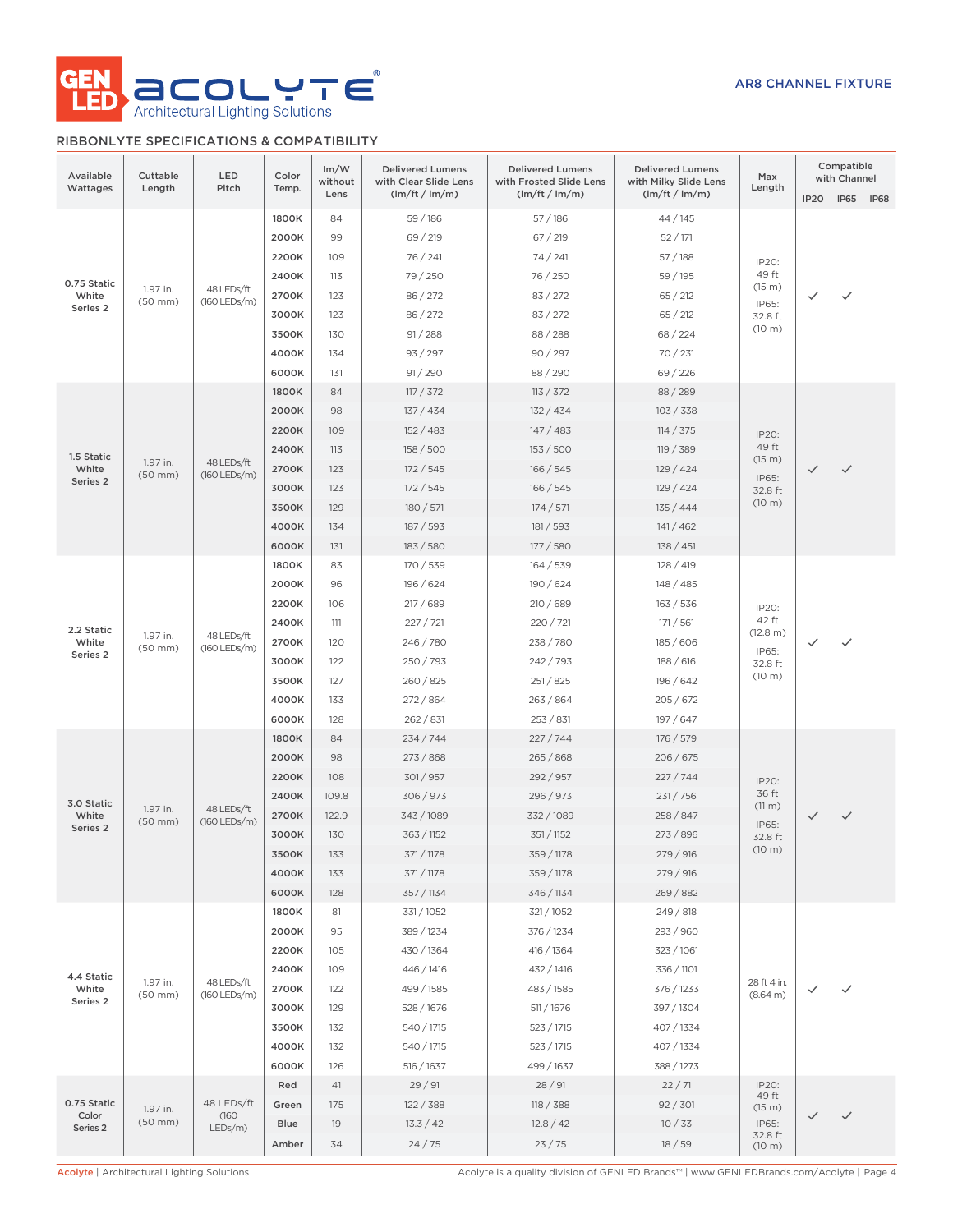

# RIBBONLYTE SPECIFICATIONS & COMPATIBILITY

| Available                                  | Cuttable                 | LED<br>Color               |                                 | Im/W<br>without | <b>Delivered Lumens</b><br>with Clear Slide Lens | <b>Delivered Lumens</b><br>with Frosted Slide Lens | <b>Delivered Lumens</b><br>with Milky Slide Lens | Max                         |              | Compatible<br>with Channel |  |  |  |
|--------------------------------------------|--------------------------|----------------------------|---------------------------------|-----------------|--------------------------------------------------|----------------------------------------------------|--------------------------------------------------|-----------------------------|--------------|----------------------------|--|--|--|
| Wattages                                   | Length                   | Pitch                      | Temp.<br>(lm/ft / lm/m)<br>Lens |                 | (lm/ft / lm/m)                                   | (lm/ft / lm/m)                                     | Length                                           | IP <sub>20</sub>            | <b>IP65</b>  | <b>IP68</b>                |  |  |  |
|                                            |                          |                            |                                 |                 | Red                                              | 42                                                 | 59 / 186                                         | 57/186                      | 44 / 145     | IP20:                      |  |  |  |
| 1.5 Static<br>Color                        | 1.97 in.                 | 48 LEDs/ft                 | Green                           | 160             | 223 / 709                                        | 216 / 709                                          | 168 / 551                                        | 49 ft<br>(15 m)             | $\checkmark$ | $\checkmark$               |  |  |  |
| Series 2                                   | $(50$ mm $)$             | (160 LEDs/m)               | Blue                            | 18              | 25/80                                            | 24/80                                              | 19/62                                            | IP65:<br>32.8 ft            |              |                            |  |  |  |
|                                            |                          |                            | Amber                           | 34              | 47/151                                           | 46/151                                             | 36 / 117                                         | (10 m)                      |              |                            |  |  |  |
|                                            |                          |                            | Red                             | 42              | 86 / 273                                         | 83 / 273                                           | 65 / 212                                         | IP20:                       |              |                            |  |  |  |
| 2.2 Static                                 | 1.97 in.<br>Color        | 48 LEDs/ft                 | Green                           | 145             | 297 / 942                                        | 287 / 942                                          | 223 / 733                                        | 42 ft<br>(12.8 m)           | $\checkmark$ | $\checkmark$               |  |  |  |
| Series 2                                   | $(50$ mm $)$             | (160 LEDs/m)               | <b>Blue</b>                     | 18              | 37/117                                           | 36 / 117                                           | 28/91                                            | IP65:<br>32.8 ft            |              |                            |  |  |  |
|                                            |                          |                            | Amber                           | 34              | 70 / 221                                         | 67 / 221                                           | 52/172                                           | (10 m)                      |              |                            |  |  |  |
|                                            |                          |                            | Red                             | 40              | 112 / 354                                        | 108 / 354                                          | 84 / 276                                         |                             |              |                            |  |  |  |
| 3.0 Static<br>Color<br>Series <sub>2</sub> | 1.97 in.                 | 48 LEDs/ft<br>(160 LEDs/m) | Green                           | 127             | 354 / 1125                                       | 343 / 1125                                         | 267 / 875                                        | 32.8 ft                     | $\checkmark$ | $\checkmark$               |  |  |  |
|                                            | $(50$ mm $)$             |                            | <b>Blue</b>                     | 25              | 70 / 221                                         | 68 / 221                                           | 53 / 172                                         | (10 m)                      |              |                            |  |  |  |
|                                            |                          |                            | Amber                           | 29              | 81 / 257                                         | 78 / 257                                           | 61/200                                           |                             |              |                            |  |  |  |
|                                            |                          |                            | Red                             | 38              | 155 / 494                                        | 150 / 494                                          | 117 / 384                                        |                             |              |                            |  |  |  |
| 4.4 Static<br>Color                        | 1.97 in.                 | 48 LEDs/ft<br>(160 LEDs/m) | Green                           | 117             | 479 / 1520                                       | 463 / 1520                                         | 360 / 1182                                       | 29 ft                       | $\checkmark$ |                            |  |  |  |
| Series 2                                   | $(50$ mm $)$             |                            | <b>Blue</b>                     | 24              | 98 / 312                                         | 95 / 312                                           | 74/243                                           | (8.8 m)                     |              | $\checkmark$               |  |  |  |
|                                            |                          |                            | Amber                           | 25              | 102 / 325                                        | 99/325                                             | 77/253                                           |                             |              |                            |  |  |  |
| 1.0<br>Variable<br>White<br>Series 2       | 1.97 in.<br>$(50$ mm $)$ | 42 LEDs/ft<br>(140 LEDs/m) | 2000K<br>$\ddot{}$<br>6500K     | 85              | 79 / 251                                         | 76.5 / 251                                         | 60 / 195                                         | 32.8 ft<br>(10 m)           | $\checkmark$ | $\checkmark$               |  |  |  |
| 3.0<br>Variable<br>White<br>Series 2       | 1.97 in.<br>$(50$ mm $)$ | 42 LEDs/ft<br>(140 LEDs/m) | 2000K<br>$\ddot{}$<br>6500K     | 80              | 223/709                                          | 216 / 709<br>168 / 551                             |                                                  | 32.8 ft<br>(10 m)           | $\checkmark$ | $\checkmark$               |  |  |  |
| 6.0<br>Variable<br>White<br>Series 2       | 1.97 in.<br>$(50$ mm $)$ | 42 LEDs/ft<br>(140 LEDs/m) | 2000K<br>$\ddot{}$<br>6500K     | 75              | 419 / 1329                                       | 405 / 1329                                         | 315 / 1033                                       | 32.8 ft<br>$(10 \text{ m})$ | $\checkmark$ | $\checkmark$               |  |  |  |

## DIODE VISIBILITY CHART (Data below applies to installations with Milky lens only)

|                                                   | No Visible Diode = $N$ | With Visible Diode = Y           |
|---------------------------------------------------|------------------------|----------------------------------|
| <b>Static White &amp; Static Color RibbonLyte</b> |                        | <b>Color Changing RibbonLyte</b> |
| 0.75/1.5/2.2                                      | 3.0/4.4                | Variable White                   |
| IP2O<br>IP65                                      | IP2O<br>IP65           | IP2O<br><b>IP65</b>              |
| N                                                 | N                      | N                                |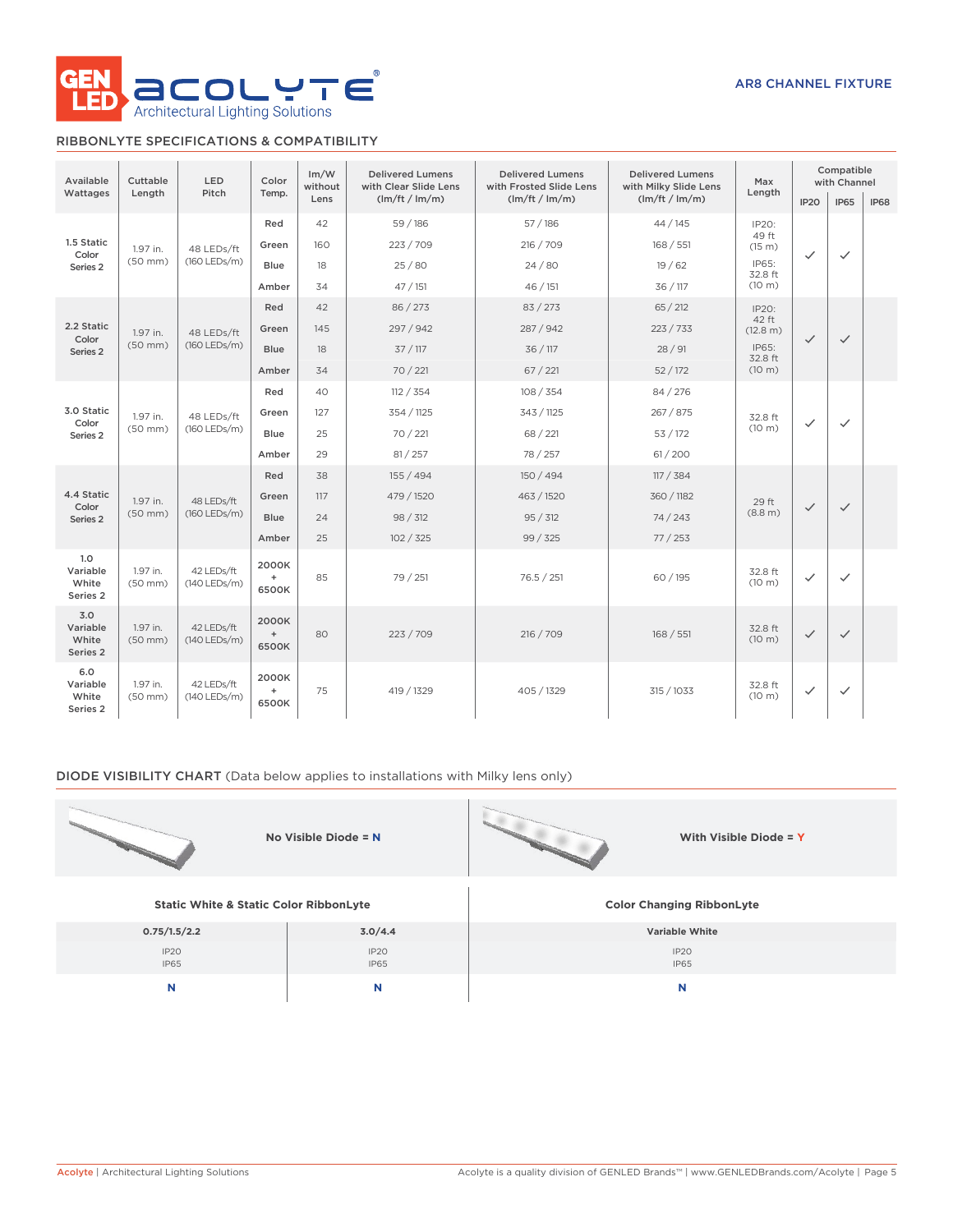

# AVAILABLE DRIVERS

### NON-DIMMING ELECTRONIC DRIVERS LUTRON HI-LUME DRIVERS



30W, 60W, 96W Non-Dimming Electronic Class 2 Drivers

Part No.: • DRVW2430 (30 Watt) • DRVW2460 (60 Watt)

• DRVW2496 (96 Watt)

Output Voltage: 24 V Voltage Range: 120-277 VAC IP Rating: Dry or Damp UL Listed





60W, 96W, 150W, 300W ELV/MLV Dimmable Drivers

Part No.:

- DRVW2460ELVMLV (60 Watt)
- DRVW2496ELVMLV (96 Watt)
- DRVW24150ELVMLV (150 Watt)
- DRVW24300ELVMLV (300 Watt)

Line Voltage Dimmable Drivers Output Voltage: 24 V Voltage Range: 100-277 VAC IP Rating: IP67 Dimmable UL, CE, and CSA Listed



240W, 320W Non-Dimming Electronic Drivers

Part No.: • DRVW24240 (240 Watt) • DRVW24320 (320 Watt)

Output Voltage: 24 V Voltage Range: 90-305 VAC IP Rating: Dry or Damp UL Recognized



40W Lutron Hi-Lume 1% Dimming Class 2 Drivers

Part No.: • DRVLUT24403W (40 Watt, 3-wire) • DRVLUT24402W (40 Watt, 2-wire)

Output Voltage: 24 V Voltage Range: 120-277 VAC (3-wire model) or 120V (2-wire model) IP Rating: Dry or Damp Dimmable using 2-wire forward phase, 3-wire+G or digital EcoSystem UL Listed



### LUTRON Skylark Contour Dimmer

Part No.: TRIDIMSKY Width: 2.94 in (75 mm) Length: 4.69 in (120 mm) Depth: 0.30 in (7.6 mm)

- Single pole and 3-way versions
- Compatible with Acolyte MLV drivers
- Slide adjusts brightness and On/Off control
- 30 mA max control current
- Available in white finish



### LUTRON NOVA-T Dimmer

Part No.: TRIDIMNOVA Width: 2.75 in (70 mm) Length: 4.56 in (116 mm) Depth: 0.30 in (7.6 mm)

- Slide adjusts brightness and On/Off control
- 30 mA max control current
- Available in white finish



### LUTRON DIVA Dimmer

Part No.: TRIDIMDIVA (With Locator Light) TRIDIMDIVAL Width: 2.94 in (75 mm) Length: 4.69 in (120 mm) Depth: 0.30 in (7.6 mm)

- Large paddle switch with a captive linear-slide dimmer
- 30 mA max control current
- Available in white finish
- Available with locator light which glows green when the switch is off

Note: For more options, please reference the Optional Dimmer List on Acolyte product website page.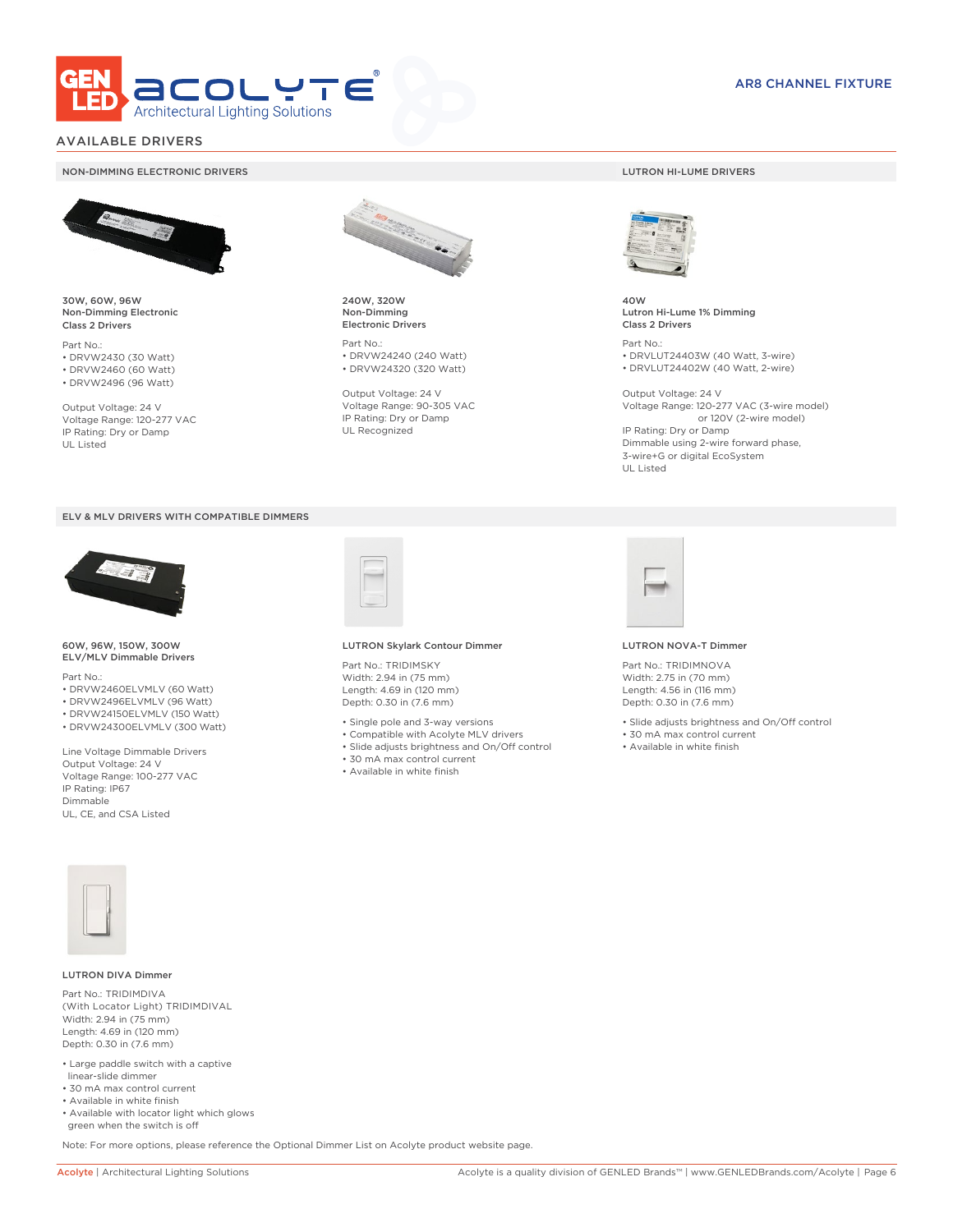

# AVAILABLE DRIVERS / CONTROLLERS AND DIMMING OPTIONS / WIRE GAUGE CHART

### 0-10V DRIVERS AND DIMMERS **DIMMING MODULE**



0-10V Dimmable Waterproof Drivers

96W Part No.: DRVW249610P 288W Part No.: DRVW2428810P Output Voltage: 24 V (+/- 0.5V) Voltage Range: 100-277 VAC Environmental Rating: UL Wet Location UL Listed



# LUTRON DIVA Dimmer

Part No.: LVDIMDIVA Width: 2.94 in (75 mm) Length: 4.69 in (120 mm) Depth: 0.30 in (7.6 mm)

- Compatible with 0-10 V Dimming Module
- Large paddle switch with a captive
- linear-slide dimmer
- 30 mA max control current
- Available in white finish

### DMX CONTROLLER AND PART NUMBER - FOR COLOR CHANGING VERSIONS



GLASS TOUCH WALL CONTROLLER Part Number: AWCRGBWW AWCVWW



4 CHANNEL WATERPROOF DMX INTERFACE Part Number: DMXINFWLCD4



1 ZONE WALL CONTROLLER Part Number: DMXCTRLG



5 CHANNEL DMX INTERFACE



### LUTRON NOVA-T Dimmer

Part No.: LVDIMNOVA Width: 2.75 in (70 mm) Length: 4.56 in (116 mm) Depth: 0.30 in (7.6 mm)

- Compatible with 0-10 V Dimming Module
- Slide adjusts brightness and On/Off control
- 30 mA max control current • Available in white finish
	-



### Variable White Dimming Module

Part No.: VWDIMMOD

• 1 dimming module required per 30 ft (9.1 m) • This product is only compatible with Variable White RibbonLyte, not Variable White Amber or Variable White Red. Works with any 0-10V dimmers to provide CCT change with one dimmer and brightness change with the other.

Note: Max length before additional power is introduced



5 ZONE WALL CONTROLLER Part Number: DMXCTRL



DMX OPTO SPLITTER Part Number: DMXOS8



10 ZONE WALL CONTROLLER Part Number: DMXCTRLD

| <b>SUBJINING WATERFROOF</b><br><b>DMX INTERFACE</b><br>Part Number: DMXINFWLCD4 |      |        |      |        | J CHAIVIVEL<br><b>DMX OPTO SPLITTER</b><br><b>DMX INTERFACE</b><br>Part Number: DMXOS8<br>Part Number: DMXINFLCD5 |        |      |        |                |               |      |        |      |        |                |        |
|---------------------------------------------------------------------------------|------|--------|------|--------|-------------------------------------------------------------------------------------------------------------------|--------|------|--------|----------------|---------------|------|--------|------|--------|----------------|--------|
| DRIVER AND RIBBONLYTE AT FULL LOAD                                              |      |        |      |        |                                                                                                                   |        |      |        |                |               |      |        |      |        |                |        |
| Wattages                                                                        |      | 30     |      | 60     |                                                                                                                   | 96     |      | 150    |                | 200           |      | 240    |      | 300    |                | 320    |
| Wire<br>Gauge                                                                   | Feet | Meters | Feet | Meters | Feet                                                                                                              | Meters | Feet | Meters | Feet           | <b>Meters</b> | Feet | Meters | Feet | Meters | Feet           | Meters |
|                                                                                 |      |        |      |        |                                                                                                                   |        |      |        |                |               |      |        |      |        |                |        |
| <b>24 AWG</b>                                                                   | 14   | 4.27   | 9    | 2.74   | 5.5                                                                                                               | 1.68   | 3.75 | 1.14   | 2.75           | 0.84          | 2.25 | 0.69   | 1.75 | 0.53   | 1.75           | 0.53   |
| 22 AWG                                                                          | 22   | 6.71   | 14   | 4.27   | 9                                                                                                                 | 2.74   | 5.75 | 1.75   | 4.5            | 1.37          | 3.5  | 1.07   | 2.75 | 0.84   | 2.75           | 0.84   |
| 20 AWG                                                                          | 35   | 10.67  | 23   | 7.01   | 14                                                                                                                | 4.27   | 9    | 2.74   | $\overline{7}$ | 2.13          | 5.75 | 1.75   | 4.5  | 1.37   | 4.25           | 1.30   |
| <b>18 AWG</b>                                                                   | 56   | 17.07  | 37   | 11.28  | 23                                                                                                                | 7.01   | 15   | 4.57   | 11             | 3.35          | 9    | 2.74   | 7.5  | 2.29   | $\overline{7}$ | 2.13   |
| <b>16 AWG</b>                                                                   | 90   | 27.44  | 60   | 18.29  | 37                                                                                                                | 11.28  | 24   | 7.32   | 18             | 5.49          | 15   | 4.57   | 12   | 3.66   | 11             | 3.35   |
| <b>14 AWG</b>                                                                   | 142  | 43.29  | 95   | 28.96  | 59                                                                                                                | 17.99  | 38   | 11.59  | 28             | 8.54          | 23   | 7.01   | 19   | 5.79   | 17             | 5.18   |
| <b>12 AWG</b>                                                                   | 226  | 68.90  | 151  | 46.04  | 94                                                                                                                | 28.66  | 60   | 18.29  | 45             | 13.72         | 37   | 11.28  | 30   | 9.15   | 28             | 8.54   |
| <b>10 AWG</b>                                                                   | 360  | 109.76 | 240  | 73.17  | 150                                                                                                               | 45.73  | 96   | 29.27  | 72             | 21.95         | 60   | 18.29  | 48   | 14.63  | 45             | 13.72  |
| 8 AWG                                                                           | 574  | 175.00 | 381  | 116.16 | 239                                                                                                               | 72.87  | 153  | 46.65  | 115            | 35.06         | 95   | 28.96  | 76   | 23.17  | 71             | 21.65  |